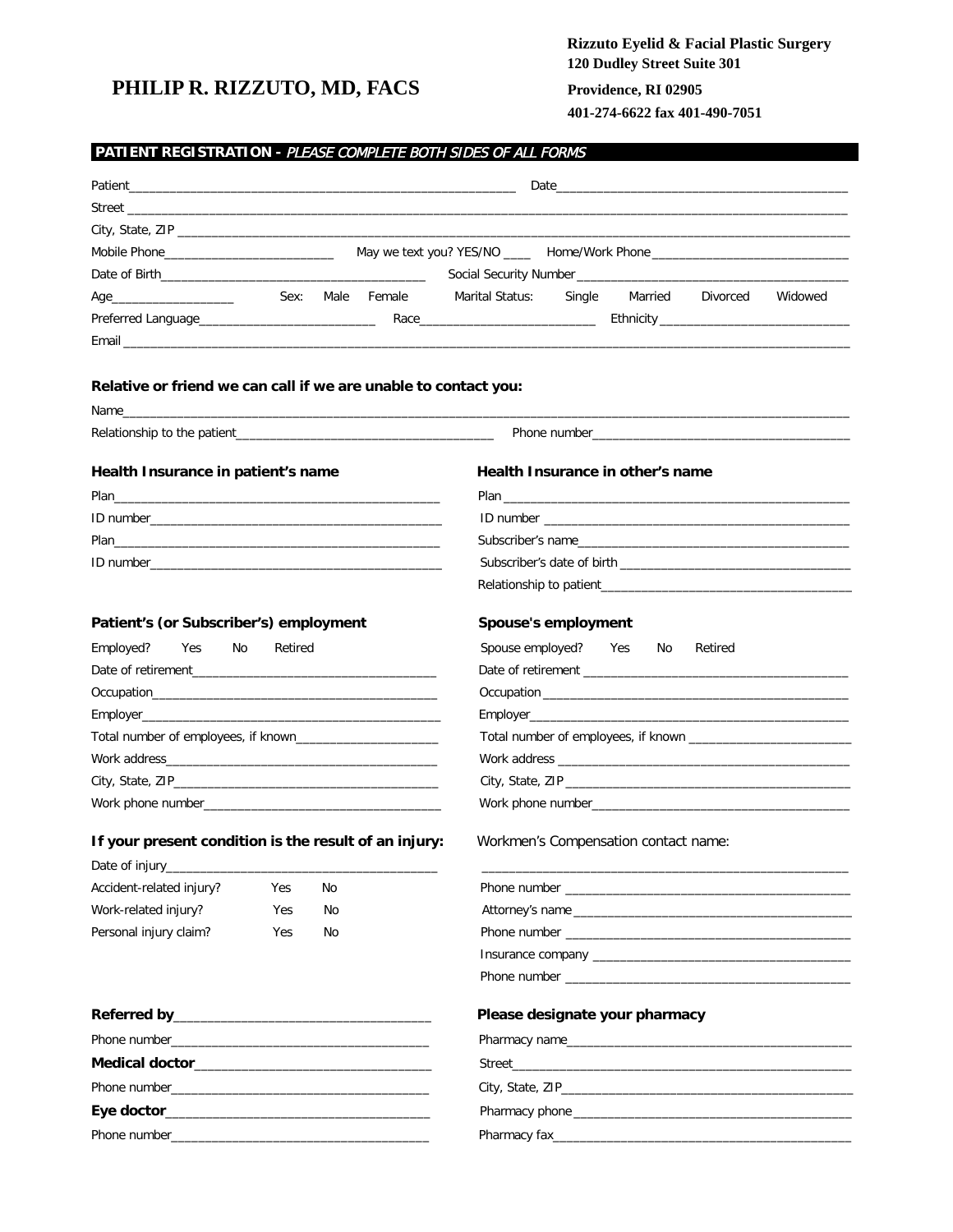#### .**AUTHORIZATION AND ASSIGNMENT OF BENEFITS………**…………………………………………………………………………………………….

 $\Box$  Philip R. Rizzuto, MD, FACS

Patient\_\_\_\_\_\_\_\_\_\_\_\_\_\_\_\_\_\_\_\_\_\_\_\_\_\_\_\_\_\_\_\_\_\_\_\_\_\_\_\_\_\_\_\_\_\_\_\_\_\_\_\_\_\_\_\_\_\_\_\_\_\_

**Release of Medical Records** I hereby authorize any hospital, physician, medical practitioner, clinic, other medical or medically related facility, pharmacy, insurance company, or government agency to disclose or furnish to the provider named any and all information with respect to any medical condition including injury, medical history, consultation, or treatments, and copies of all applicable records that may be requested. A xerographic copy of this authorization is to be considered as valid as the original.

**Electronic Transmission** My records may be transmitted electronically, and I authorize the provider named to do so. If they are received by another party in error, I absolve the provider named of all and any liability relating to such submission of said records.

**Telehealth** I will consent to a telehealth visit.

**Photography Consent** Photographs may be taken for diagnostic purposes, medical records, and documentation. I hereby authorize further use of those photographs for teaching purposes, to illustrate scientific papers or medical books, at any time hereafter without inspection or approval on my part of the finished product or specific use to which these photographs may be applied. I understand that my name will not be disclosed when the photos are used for these teaching purposes, and in most circumstances full-face is not used.

**Assignment of Benefits** I request that payment of medical benefits, or authorized Medicare benefits, be made on my behalf to the provider named for any services furnished me by that provider. I authorize any holder of medical information about me to release to any agency or insurance company or (for Medicare beneficiaries) to the Health Care Financing Administration and its agents, any information needed to determine these benefits payable for related services.

**Acknowledgement** I understand this assignment does not lessen my financial responsibility for any charges not covered by this authorization.

\_\_\_\_\_\_\_\_\_\_\_\_\_\_\_\_\_\_\_\_\_\_\_\_\_\_\_\_\_\_\_\_\_\_\_\_\_\_\_\_\_\_\_\_\_\_\_\_\_\_\_\_\_\_\_\_\_\_\_\_\_\_\_\_\_\_\_\_ \_\_\_\_\_\_\_\_\_\_\_\_\_\_\_\_\_\_\_\_\_\_\_\_\_\_\_\_\_\_\_\_\_\_\_\_

Signature of Patient or Representative Date Date Date

\_\_\_\_\_\_\_\_\_\_\_\_\_\_\_\_\_\_\_\_\_\_\_\_\_\_\_\_\_\_\_\_\_\_\_\_\_\_\_\_\_\_\_\_\_\_\_\_\_\_\_\_\_\_\_\_\_\_\_\_\_\_\_\_\_\_\_\_ Representative's Relationship to Patient

#### PATIENT REGISTRATION - PLEASE COMPLETE BOTH SIDES OF ALL FORMS

Patient\_\_\_\_\_\_\_\_\_\_\_\_\_\_\_\_\_\_\_\_\_\_\_\_\_\_\_\_\_\_\_\_\_\_\_\_\_\_\_\_\_\_\_\_\_\_\_\_\_\_\_\_\_\_\_\_\_\_\_\_\_\_\_

**Notice of Privacy Practices** provides information about how we use and disclose protected health information about you. The notice contains a Patient Rights section describing your rights under the law. You have the right to review our notice before signing this consent. The terms of our notice may change. If we do change our notice, you may obtain a revised copy by contacting our office.

By signing this form, you consent to Philip R. Rizzuto, MD, FACS use and disclosure of protected health information about you for treatment, payment, and health care operations. This includes any photographs taken for diagnostic purposes. You have the right to revoke this consent, in writing, signed by you. However, such revocation shall not affect any disclosures we have already made in reliance on your prior consent. Ophthalmic Plastic Surgery provides this form to comply with the Health Insurance Portability and Accountability Act of 1996 (HIPAA).

#### **The patient understands that:**

- Protected health information may be disclosed or used for treatment, payment, and health care operations.
- Philip R. Rizzuto, MD, FACS has a Notice of Privacy Practices and that the patient has had the opportunity to review this notice.
- Philip R. Rizzuto, MD, FACS reserves the right to change the Notice of Privacy Practices.

\_\_\_\_\_\_\_\_\_\_\_\_\_\_\_\_\_\_\_\_\_\_\_\_\_\_\_\_\_\_\_\_\_\_\_\_\_\_\_\_\_\_\_\_\_\_\_\_\_\_\_\_\_\_\_\_\_\_\_\_\_\_\_\_\_\_\_\_

\_\_\_\_\_\_\_\_\_\_\_\_\_\_\_\_\_\_\_\_\_\_\_\_\_\_\_\_\_\_\_\_\_\_\_\_\_\_\_\_\_\_\_\_\_\_\_\_\_\_\_\_\_\_\_\_\_\_\_\_\_\_\_\_\_\_\_\_

- The patient may revoke this consent in writing at any time and all future disclosures will then cease.
- Philip R. Rizzuto, MD, FACS may condition treatment upon the execution of this consent form.

**This consent was signed by:**

\_\_\_\_\_\_\_\_\_\_\_\_\_\_\_\_\_\_\_\_\_\_\_\_\_\_\_\_\_\_\_\_\_\_\_\_\_\_\_\_\_\_\_\_\_\_\_\_\_\_\_\_\_\_\_\_\_\_\_\_\_\_\_\_\_\_\_\_ \_\_\_\_\_\_\_\_\_\_\_\_\_\_\_\_\_\_\_\_\_\_\_\_\_\_\_\_\_\_\_\_\_\_\_ Signature of Patient or Representative Date Date Date Date

Relationship to Patient (if other than patient)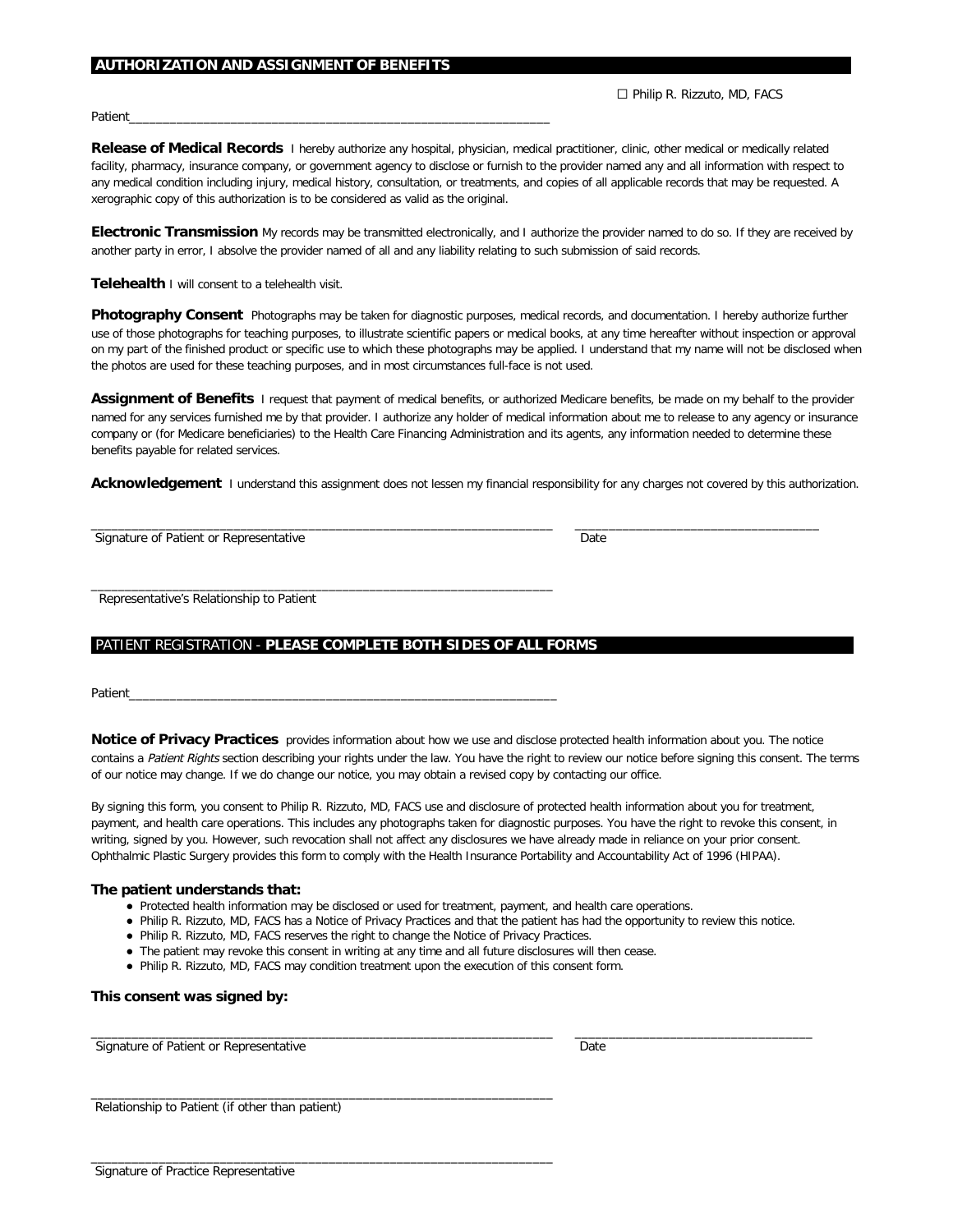Patient\_

## **VISION HISTORY**

## Do you wear:

| <b>YES</b> | NΟ        | <b>Glasses</b>               |
|------------|-----------|------------------------------|
| <b>YES</b> | NO.       | <b>Contact lenses</b>        |
| <b>YES</b> | NO.       | An artificial eye            |
|            |           | Have you ever had:           |
| <b>YES</b> | NΟ        | Cataract                     |
| <b>YES</b> | NO.       | Glaucoma                     |
| <b>YES</b> | NO.       | <b>Diabetes</b>              |
| <b>YES</b> | NO.       | Lazy eye                     |
| <b>YES</b> | NO.       | Double vision                |
| <b>YES</b> | <b>NO</b> | <b>Floaters</b>              |
| <b>YES</b> | NO.       | Halos                        |
| <b>YES</b> | <b>NO</b> | <b>Flashing lights</b>       |
| <b>YES</b> | NO.       | Abnormal light sensitivity   |
| <b>YES</b> | NO.       | <b>Blind spots</b>           |
| <b>YES</b> | <b>NO</b> | Jagged lines in your vision  |
| <b>YES</b> | NO.       | Poor side vision             |
| <b>YES</b> | <b>NO</b> | Poor night vision            |
| <b>YES</b> | NO.       | Poor color perception        |
| <b>YES</b> | NO.       | Poor depth perception        |
| <b>YES</b> | NO.       | Retinal problems             |
| <b>YES</b> | NO.       | Poor blood supply to the eye |
| <b>YES</b> | NO.       | Serious eye infection        |
| <b>YES</b> | NO.       | Abnormal pupil               |
| <b>YES</b> | NO.       | Other, if so, what?          |

#### **FAMILY EYE HISTORY**

|            |                  | Has anyone in your immediate |
|------------|------------------|------------------------------|
|            | family ever had: |                              |
| <b>YFS</b> | חח               | Cataracts                    |
| <b>YFS</b> | NΟ               | Glaucoma                     |
| <b>YFS</b> | NΟ               | <b>Diabetes</b>              |
| <b>YFS</b> | NΟ               | Macular degeneration         |
| <b>YFS</b> | NΩ               | Retinal problems             |
| <b>YFS</b> | NΟ               | Blindness form of any cause  |
| <b>YFS</b> | NΟ               | Hereditary eye problem       |
| YFS        | NΟ               | Other eye disorders, if so,  |
|            |                  | what?                        |
|            |                  |                              |

# EYE, EYELID, TEARING HISTORY

|            |     | Do you have or have been treated |
|------------|-----|----------------------------------|
| for:       |     |                                  |
| <b>YES</b> | NΟ  | Dry eyes                         |
| <b>YES</b> | NΟ  | Red eyes                         |
| <b>YES</b> | NO. | <b>Itchy eyes</b>                |
| YES        | NΟ  | Wet eyes                         |
| <b>YES</b> | NΟ  | Overflowing tears                |
| <b>YES</b> | NΟ  | Eye that bulges                  |
| YES        | NΟ  | Pressure in/behind the eye       |
| <b>YES</b> | NO. | Lids/lashes stick together       |
| <b>YES</b> | NΟ  | Pus around the eye               |
| <b>YES</b> | NΟ  | Crusting or red lids             |
| <b>YES</b> | NΟ  | Lazy or droopy eyes              |
| <b>YES</b> | NΟ  | Lid retraction                   |
| <b>YES</b> | NΟ  | Thyroid eye disease              |
| YES        | NΟ  | Eye that turns in or out         |
| <b>YES</b> | NΟ  | Eye or eyelid growths            |
| YES        | NΟ  | Spasms of the lids or face       |
| YES        | NΟ  | Facial weakness or palsy         |
| <b>YES</b> | NΟ  | Eye, lid, or facial injury       |
| <b>YES</b> | NΟ  | Eye surgery, if so, what?        |
|            |     |                                  |

YES NO Other, if so, what?

#### **SOCIAL HISTORY**

| <b>YFS</b> | NO             | Do you smoke now?                                                                                                                                                                                                                                                                                               |
|------------|----------------|-----------------------------------------------------------------------------------------------------------------------------------------------------------------------------------------------------------------------------------------------------------------------------------------------------------------|
|            |                | How much?                                                                                                                                                                                                                                                                                                       |
|            |                |                                                                                                                                                                                                                                                                                                                 |
| YFS.       | NO.            | Have you ever smoked?                                                                                                                                                                                                                                                                                           |
|            |                | How many years?                                                                                                                                                                                                                                                                                                 |
|            |                | How much? $\frac{1}{2}$ $\frac{1}{2}$ $\frac{1}{2}$ $\frac{1}{2}$ $\frac{1}{2}$ $\frac{1}{2}$ $\frac{1}{2}$ $\frac{1}{2}$ $\frac{1}{2}$ $\frac{1}{2}$ $\frac{1}{2}$ $\frac{1}{2}$ $\frac{1}{2}$ $\frac{1}{2}$ $\frac{1}{2}$ $\frac{1}{2}$ $\frac{1}{2}$ $\frac{1}{2}$ $\frac{1}{2}$ $\frac{1}{2}$ $\frac{1}{2}$ |
|            |                | When did you stop? ____                                                                                                                                                                                                                                                                                         |
|            |                |                                                                                                                                                                                                                                                                                                                 |
| <b>YFS</b> | N <sub>O</sub> | Do you drink alcohol?                                                                                                                                                                                                                                                                                           |
|            |                | How much?                                                                                                                                                                                                                                                                                                       |
|            |                | How often? ___________                                                                                                                                                                                                                                                                                          |
| <b>YFS</b> | N <sub>O</sub> | Did you drink in the past?                                                                                                                                                                                                                                                                                      |
|            |                | How much?                                                                                                                                                                                                                                                                                                       |
|            |                | How often? __________                                                                                                                                                                                                                                                                                           |
| <b>YES</b> | NO.            | Have you ever used IV drugs?                                                                                                                                                                                                                                                                                    |
| <b>YFS</b> | NΟ             | Are you pregnant?                                                                                                                                                                                                                                                                                               |

# **MEDICAL HISTORY**

# Do you have or have been treated

| for: |           |                           |
|------|-----------|---------------------------|
| YES  | NΟ        | <b>Diabetes</b>           |
| YES  | NΟ        | High blood pressure       |
| YES  | NΟ        | Low blood pressure        |
| YES  | NΟ        | <b>Thyroid problems</b>   |
| YES  | NΟ        | Lung problems             |
| YES  | NΟ        | <b>Bleeding problems</b>  |
| YES  | NΟ        | Hardening of the arteries |
| YES  | <b>NO</b> | <b>Strokes</b>            |
| YES  | NΟ        | <b>Seizures</b>           |
| YES  | ΝO        | Myasthenia                |
| YES  | NΟ        | Cancer                    |
| YES  | NΟ        | Skin cancer               |
| YES  | <b>NO</b> | <b>Hepatitis</b>          |
| YES  | NΟ        | Asthma                    |
| YES  | NΟ        | <b>Arthritis</b>          |
| YES  | ΝO        | Ulcers                    |
| YES  | NΟ        | Lupus                     |
| YES  | NΟ        | Multiple sclerosis        |
| YES  | NΟ        | Heart problems            |
|      |           | If so, what type:         |
| YES  | NΟ        | Angina                    |
| YES  | NΟ        | Congestive heart failure  |
| YES  | ΝO        | Myocardial failure        |
| YES  | ΝO        | Heart valve disease       |
| YES  | NΟ        | Chest pain                |
| YES  | NΟ        | Shortness of breath       |
| YES  | NΟ        | Other heart disease       |
|      |           | If so, what?              |
|      |           |                           |
|      |           |                           |
| YES  | NO.       | Hypercholesterol          |
| YES  | ΝO        | Sleep Apnea               |
| YES  | ΝO        | C-Pap                     |
| YES  | ΝO        | Other medical problems?   |
|      |           | If so, what?              |
|      |           |                           |
|      |           |                           |
|      |           |                           |
|      |           |                           |
|      |           |                           |

#### Date\_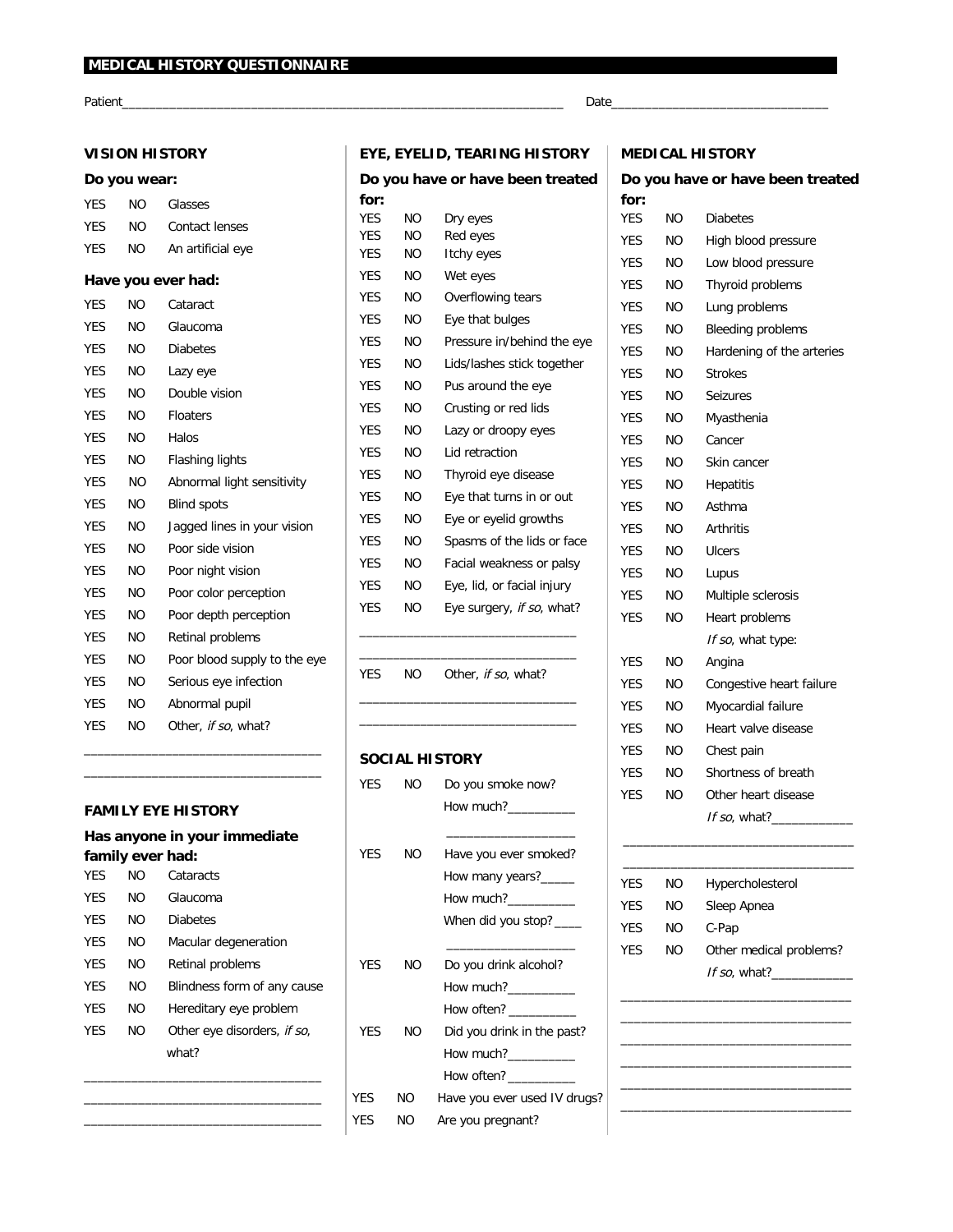#### MEDICAL HISTORY QUESTIONNAIRE - continued

Patient

### **SURGICAL HISTORY**

#### **YES NO** Have you ever had a reaction to *general* anesthesia? **YES NO** Have you ever had a reaction to local anesthesia? **YES NO** Have you ever had a blood transfusion? When?\_ **YES NO** Have you ever had surgery or laser surgery? If so, please list any surgery you have had and the date:

# **ALLERGIES**

| <b>YFS</b> | NΟ | Penicillin                    |
|------------|----|-------------------------------|
| <b>YFS</b> | NΟ | Sulfa                         |
| <b>YES</b> | NΟ | Shellfish                     |
| <b>YFS</b> | NΟ | I atex                        |
| <b>YFS</b> | NΟ | Epinephrine                   |
| <b>YFS</b> | NΟ | <b>Betadine/Indine</b>        |
| <b>YFS</b> | NΟ | Are you allergic to any other |
|            |    | medicine?                     |
|            |    | If so, please list the        |
|            |    | medicine and the reaction     |
|            |    | it caused:                    |
|            |    |                               |

## **CURRENT MEDICATION**

Date

| YES.                       | <b>NO</b>            | Are you currently taking any                  |  |  |
|----------------------------|----------------------|-----------------------------------------------|--|--|
|                            |                      |                                               |  |  |
|                            |                      | medication?                                   |  |  |
|                            |                      | List all of your current prescription and     |  |  |
|                            |                      | non-prescription medicines and dosages.       |  |  |
|                            |                      | Refer to the labels for accuracy. Include any |  |  |
|                            |                      | pills, liquids, drops, ointments, injections, |  |  |
|                            |                      | powders, or other medicines.                  |  |  |
|                            |                      | (For example: Aspirin, Eye drops, Coumadin    |  |  |
| Birth control pills, etc.) |                      |                                               |  |  |
|                            |                      | Name, Strength (mg etc.), How often           |  |  |
|                            |                      | If you take more than 8 medications           |  |  |
|                            | Please attach a list |                                               |  |  |

# **REVIEW OF SYMPTOMS**

# **CONSTITUTIONAL SYMPTOMS**

| <b>YES</b> | NΟ | Change in general health |
|------------|----|--------------------------|
| <b>YES</b> | NΟ | Change in strength       |
| <b>YES</b> | NO | Fever                    |
| <b>YES</b> | NO | Weight loss              |
|            |    |                          |

# CARDIOVASCULAR

| <b>YES</b> | NΟ  | Pain in chest                   |
|------------|-----|---------------------------------|
| <b>YES</b> | ΝO  | Palpitations                    |
| <b>YES</b> | NΟ  | Shortness of breath             |
| <b>YES</b> | NO. | Difficulty breathing lying down |
| <b>YES</b> | NΟ  | Swelling in the ankles          |

#### **RESPIRATORY**

| YES | NΟ | Cough             |
|-----|----|-------------------|
| YES | NO | Spitting up blood |

#### **GASTROINTESTINAL**

| <b>YES</b> | NO | Change in appetite |
|------------|----|--------------------|
| YES        | NΟ | Heartburn          |
| <b>YES</b> | NΟ | Nausea             |
| <b>YES</b> | NΟ | Vomiting           |
| <b>YES</b> | NΟ | Vomiting blood     |
| <b>YES</b> | NΟ | Jaundice           |
| YES        | NO | Dark urine         |

#### **GENITOURINARY**

| <b>YES</b>          | NΟ   | Pain on urination      |
|---------------------|------|------------------------|
| <b>YES</b>          | NO   | Change in frequency of |
|                     |      | urination              |
| <b>YES</b>          | NO.  | Blood in urine         |
| <b>NEUROLOGICAL</b> |      |                        |
| <b>YES</b>          | NO.  | Insomnia               |
| <b>YES</b>          | NO - | Convulsions            |
| <b>YES</b>          | NO.  | Weakness               |
| <b>YES</b>          | NO   | Change in memory       |
| <b>PSYCHIATRIC</b>  |      |                        |
| <b>YES</b>          | NΟ   | Any change in mood     |
| <b>YES</b>          | ΝO   | Depression             |
|                     |      |                        |

| <b>YES</b> | NΟ | Depression |
|------------|----|------------|
| <b>YES</b> | NΟ | Anxiety    |

## **ENDOCRINE**

| <b>YFS</b> | NO | Enlargement of thyroid   |
|------------|----|--------------------------|
| <b>YES</b> | NΟ | Heat or cold intolerance |
| <b>YES</b> | NO | Changes in the hair      |
| <b>YFS</b> | NΟ | <b>Breast nodules</b>    |

# HEMATOLOGIC/LYMPHATIC

| <b>YFS</b>  | NΟ | Easy bruising or bleeding    |
|-------------|----|------------------------------|
| <b>YES</b>  | NΟ | Anemia                       |
| <b>YES</b>  | NΟ | Swelling of the lymph glands |
| <b>SKIN</b> |    |                              |
| <b>YES</b>  | NΟ | <b>Abnormal moles</b>        |
| <b>YES</b>  | NΟ | Bleeding                     |
| <b>YFS</b>  | NΟ | <b>Skin lesions</b>          |
| <b>YFS</b>  | NΟ | <b>Breast lumps</b>          |
| <b>YES</b>  | NΟ | Rash                         |
| <b>YES</b>  | NΟ | <b>Eruptions</b>             |
| <b>YES</b>  | NΟ | Itching                      |
| <b>YFS</b>  | NΟ | Pigmentation or loss         |
|             |    | of pigmentation              |
| <b>YFS</b>  | NΟ | Sweating                     |
| <b>YFS</b>  | NΟ | Alteration in hair or nails  |
| <b>YES</b>  | NΟ | Abnormal scarring or keloids |
| <b>YES</b>  | NO | Cold sores                   |
|             |    |                              |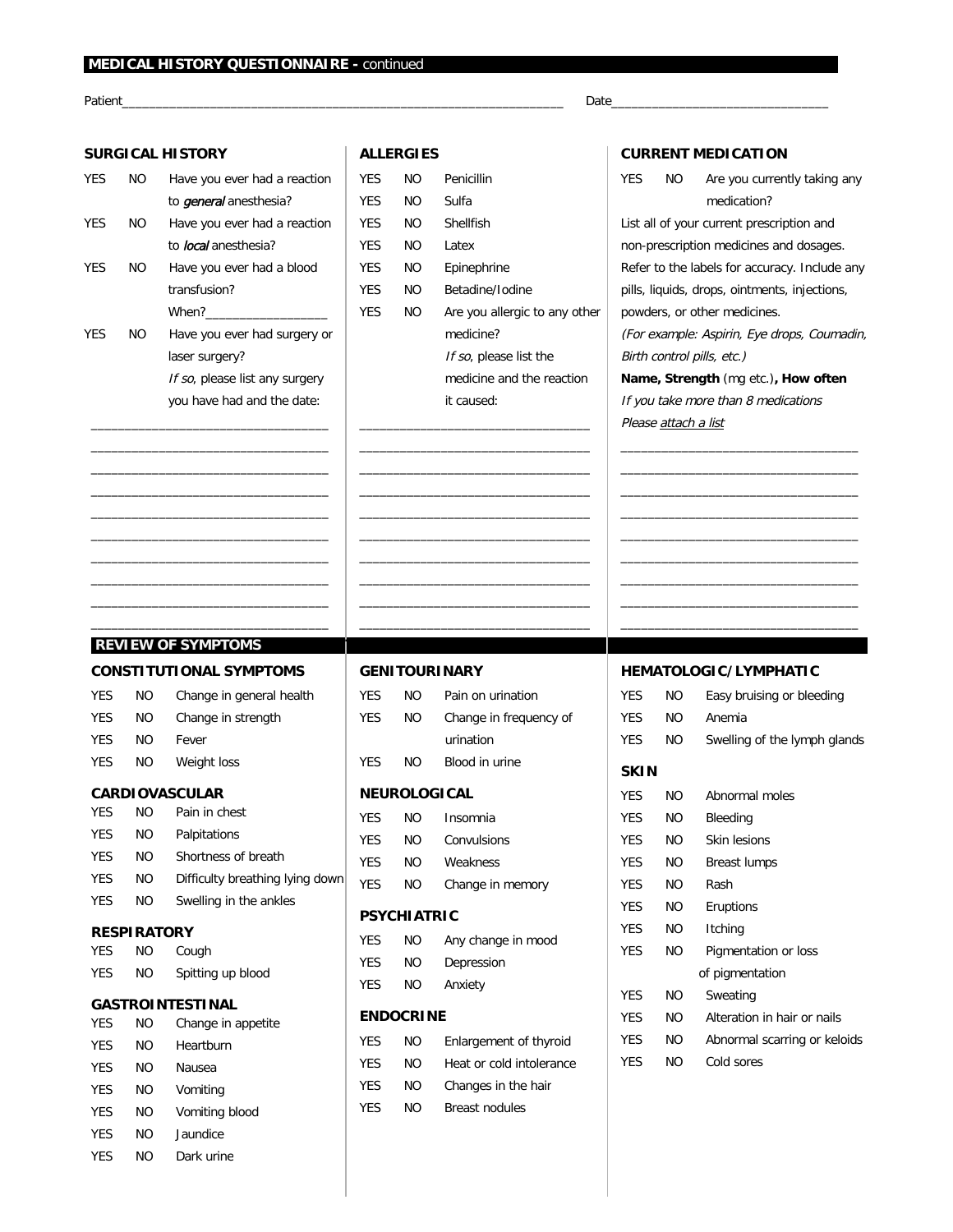### **CREDIT CARD ON FILE POLICY**

At Philip R. Rizzuto, MD LTD we require keeping your credit or debit card on file as a convenient method of payment for the portion of services that your insurance doesn't cover, but for which you are liable. Your credit card information is kept confidential and secure and payments to your card are processed only after the claim has been filed and processed by your insurer and the insurance portion of the claim has been paid and posted to the account.

| <b>HSA</b>                | Amex           | Visa | Mastercard                  | <b>Discover</b> |
|---------------------------|----------------|------|-----------------------------|-----------------|
| <b>Credit Card Number</b> |                |      |                             |                 |
| <b>Expiration Date</b>    | $\overline{1}$ |      |                             |                 |
| <b>Cardholder Name</b>    |                |      |                             |                 |
| Signature                 |                |      |                             |                 |
| <b>Billing Address</b>    |                |      |                             |                 |
|                           | City           |      | State _________ Zip _______ |                 |

I (we), the undersigned, authorize and request Philip R. Rizzuto, MD LTD to charge my credit card, indicated above, for balances due for services rendered that my insurance company identifies as my financial responsibility.

This authorization relates to all payments not covered by my insurance company for services provided to me by Philip R. Rizzuto, MD LTD.

This authorization will remain in effect until I (we) cancel this authorization. To cancel, I (we) must give a 60 day notification to Philip R. Rizzuto, MD LTD.

| Patient Name (Print): |  |
|-----------------------|--|
|-----------------------|--|

| Patients Signature: |  |
|---------------------|--|
|                     |  |
|                     |  |

 $\frac{\frac{1}{2}}{2}$ Date